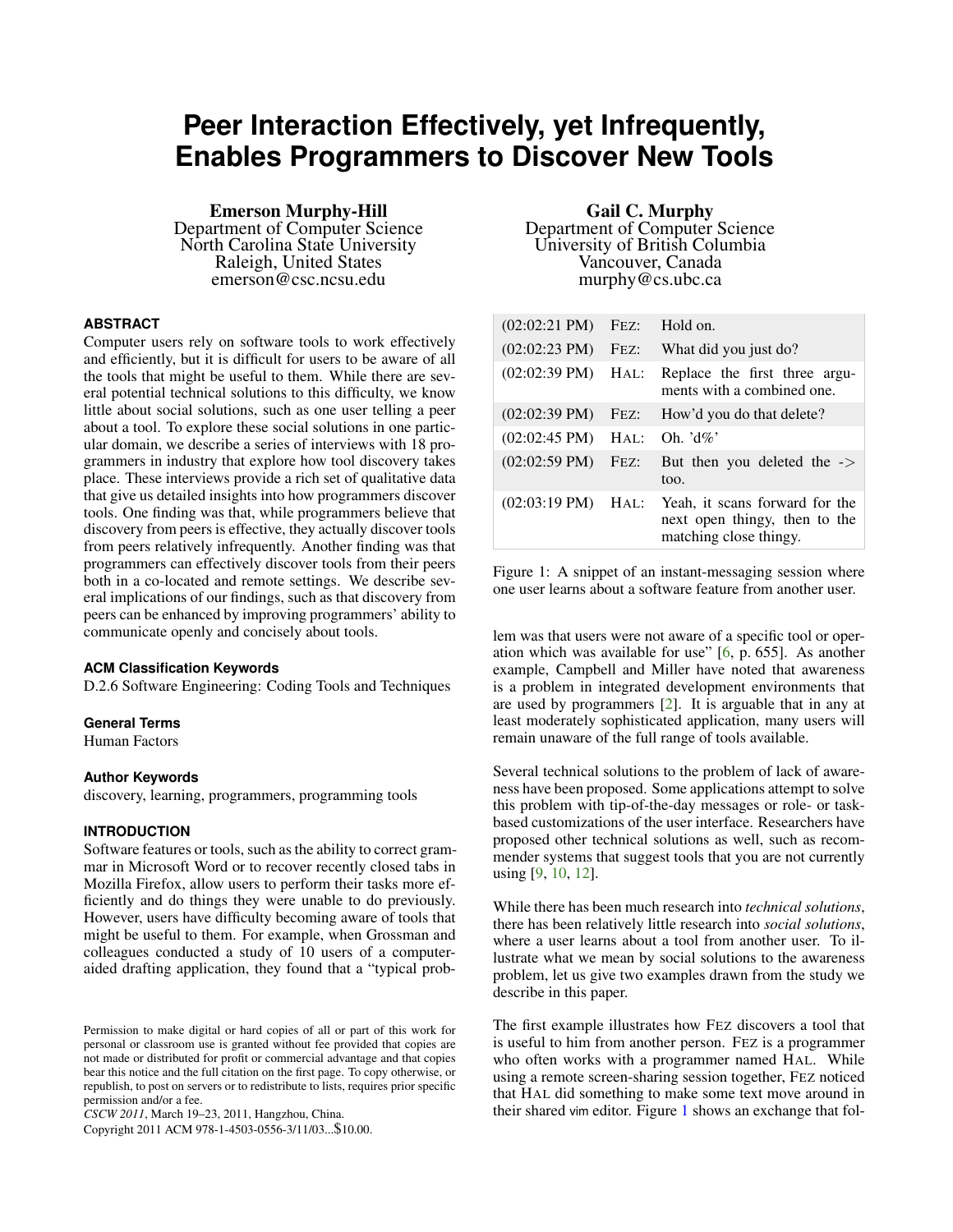lowed in an instant-messaging session. In this session, FEZ gained awareness of a tool that he later found very useful.

The second example illustrates how ELI has often failed to learn about useful tools from other people. ELI is an interactive media producer who uses Twitter (<twitter.com>), a social network where people share very brief messages via microblogging. ELI rarely discovers useful tools through Twitter because the people he interacts with tend to recommend the "latest and greatest" tools, but not necessarily the most useful ones.

What are the key differences in the social and technical contexts that allow FEZ to discover useful tools when programming with a peer, yet often disallow ELI to discover them through microblogs? In this paper, we explore these contexts by focusing on programmers, both because we are conversant with the tools that programmers may use and because the range of tools available to programmers is so wide. Although we cannot claim that our results will generalize to other types of software users, we view programmers as users of particularly advanced software, and those advances are likely to be shared with all software users in the future. Our long-term research goal is to encourage all kinds of software users to discover tools more successfully, more frequently.

Previous research by Cockburn and Williams [\[3\]](#page-9-5) has suggested that tools are frequently discovered when programmers work together in an activity known as pair programming. We call this mode of discovery *peer interaction,* where programmers discover tools from their peers during normal development activities. Using Cockburn and Williams' research as a starting point, we conducted interviews to determine how peer interaction works and how it relates to other modes of discovery, such as Twitter and exploring an application's user interface. Based on our observations, we then discuss several implications for helping programmers discover new tools.

The three main contributions of this paper are:

- a characterization of peer interaction, a mode of discovery where programmers learn about the existence of new tools from peers;
- evidence that peer interaction may be the most effective way for programmers to learn new tools, yet it appears to occur infrequently; and
- implications for how the social process of peer interaction can be fostered so that it can occur more frequently in the future.

# **TERMINOLOGY**

We are interested in how programmers discover tools, but what are tools, and what is discovery? By tools, we mean any software that helps a programmer accomplish a task, including standalone programs like development environments and features or commands in those environments, like source code formatters. Although there are many types of tools (such as those that enhance productivity or enable collaboration), we do not distinguish between types. Note that, while

we will mention several tools in this paper in examples of discovery, we will not explain the specifics of those tools.

When we say that a programmer discovers something, we mean that she becomes aware of that feature. Findlater and McGrenere distinguish findability from awareness; "findability measures the speed with which users can find known functions, and awareness measures the degree to which users are conscious of the full set of available functions" [\[5\]](#page-9-6). Similarly, we define a discovery to mean the event in which a user finds out about a tool that she did not know about.

Discovery is also closely related to, but distinct from, learning, in that discovery can be thought of as the first stage of some kinds of learning. We defer a thorough discussion of the relationship to the Related Work section.

# **A STUDY OF PEER INTERACTION**

To study whether and how programmers discover new tools from peers, we conducted a series of interviews with programmers in industry. In the interviews, we discuss two forms of peer interaction: peer recommendation and peer observation. We hypothesized that peer recommendation and peer observation may occur during pair programming, when two programmers work on the same programming task at the same computer. In such situations, the "driver" is at the keyboard, and the "navigator" is sitting beside the driver, observing and making suggestions [\[3\]](#page-9-5). We hypothesized that a programmer may discover a new tool in either role:

- The driver may discover a new tool when the navigator says something like, "you know, you could really use tool X instead." We call this peer recommendation.
- The navigator may discover a new tool when observing the driver using the tool, saying something like, "how did you do that?" We call this peer observation.

#### **Methodology**

To better understand peer interaction, we wanted to collect a substantial number of descriptions of peer interaction. Ideally, we might have observed programmers learning tools during their normal software development activities. Instead, we opted to conduct retrospective interviews for several reasons. First, we suspected that peer interaction occurs so infrequently that direct observation is impractical; this suspicion was confirmed by subjects, as we will explain. Second, interviews allow us to speak with a variety of programmers at different companies and with varying experience. Third, interviews allow participants to reflect on motivations and long-term effects of peer interaction, not just the events that are visible from an observing researcher's perspective.

We conducted one-on-one, semi-structured telephone or instantmessaging interviews lasting about an hour each.<sup>1</sup> The interview began with questions to ascertain the subject's programming experience. Next, we referred the subject to a document that listed several pictures of different kinds of

<sup>&</sup>lt;sup>1</sup>The interview script can be found at [http://people.engr.ncsu.edu/](http://people.engr.ncsu.edu/ermurph3/experiments/adoption_interview_script.pdf) [ermurph3/experiments/adoption](http://people.engr.ncsu.edu/ermurph3/experiments/adoption_interview_script.pdf) interview script.pdf.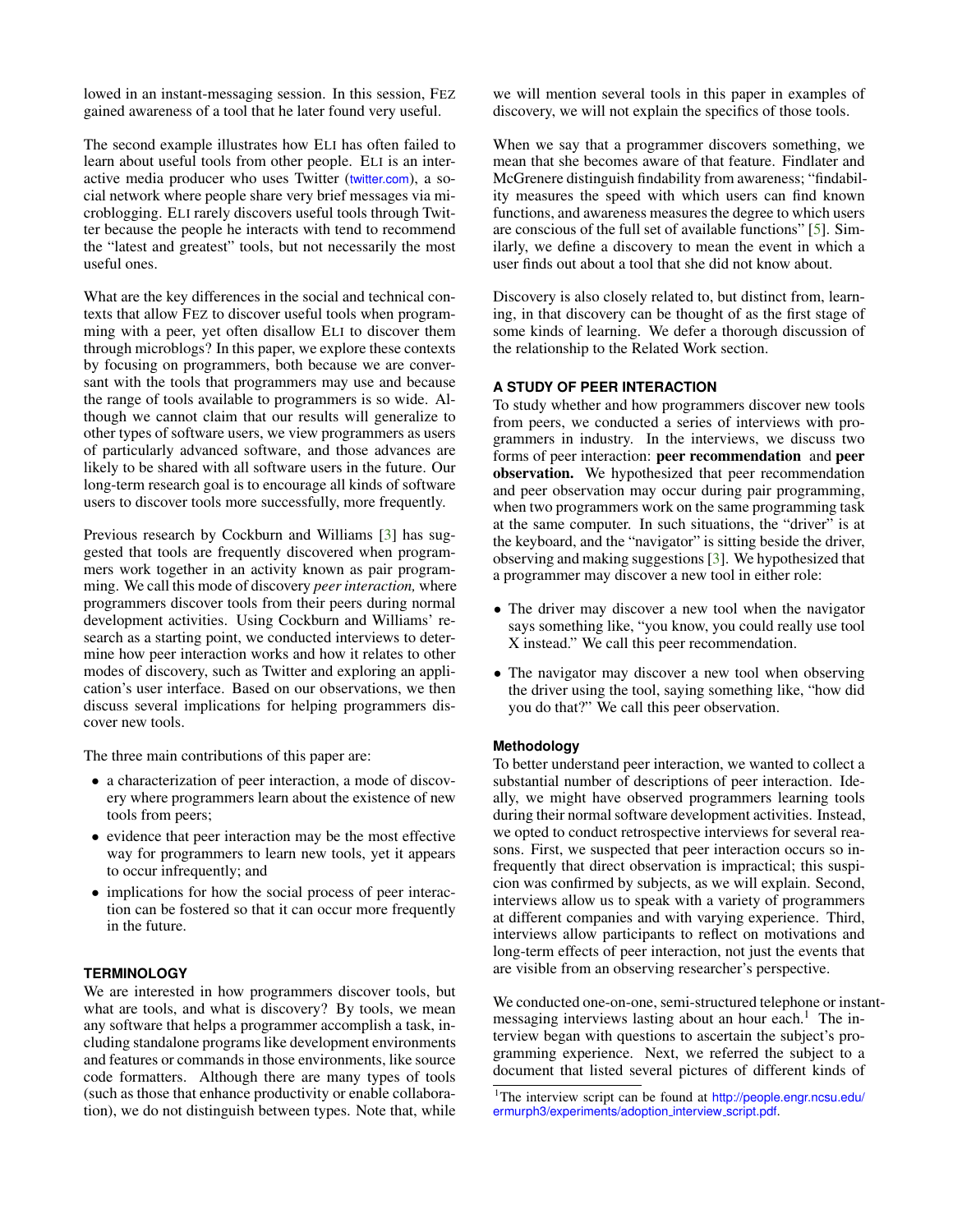<span id="page-2-0"></span>Table 1: Seven discovery modes, as read to subjects.

Peer Observation where you observe someone else use a tool while programming that you didn't know about

Peer Recommendation where someone observes you programming and suggests the new tool

Tool Encounter where you just happen to find the tool by exploring the user interface of your development environment

Tutorial where you are reading or watching a tutorial that mentions a new tool

Written Description where you notice that a tool is mentioned on a website or publication

Twitter or RSS Feed where you learn about tool from someone or some site that you are following

Discussion Thread where you learn about a new tool after reading it on list of comments, forum, or email discussion

programming tools, which we chose from the Eclipse and Visual Studio development environments, as well as the extensible editors vim and emacs. Although retrospective interviews are common, the results can be influenced by people's memory of discovery and adoption. Therefore, we used the tool list to help stimulate the subject's memories of tools that she might have discovered, using them as recall cues for knownitem memory retrieval [\[1\]](#page-9-7). We asked the subject to pick three tools from the list (or tools similar to tools on the list) and to describe how she discovered and learned about them. The purpose was to attempt to ascertain the most frequently occurring modes of discovery, on the assumption that the most frequently mentioned modes for a certain set of tools are the most frequent modes.

We then asked the subject to choose, in her experience, the two most effective modes for discovering new tools. We clarified effectiveness as how effective each mode is on "your likeliness to use a tool again." We gave the subject a list of seven different discovery modes, as shown in Table [1.](#page-2-0) We also encouraged the subject to think of other modes. We then asked the subject which, in her experience, are the two least effective modes.

At this point, we revealed to subjects that we were specifically interested in peer observation and peer recommendation, and asked for the subject to describe her experiences learning new tools in those modes. We asked the subject to relate experiences when she was the learner or teacher during peer observation and peer recommendation. For each experience, we asked a semi-structured set of questions to elicit detailed responses, including the context in which the learning happened, the nature of the relationship with the peer, and what was said or done to facilitate learning.

We then asked the subject directed questions about her experience with peer interaction, including how often she learns or teaches, and how it has changed over her programming career. Finally, we asked the subject some opinion questions, then thanked the subject and concluded the interview.

To analyze the data that we collected, the first author recorded the interviews, then transcribed and summarized them. From the summaries, he coded the discovery instances by mode, and also by any other categories that appeared, such as by the location in which the discovery took place. He then re-read the summaries and codings several times, iteratively refining the codes during reviewing. He also categorized the contents of the summaries by question and identified patterns in responses and relationships between responses.

#### **Subjects**

We recruited subjects from two main sources. First, we emailed invitations to 62 participants who volunteered to be contacted at Open Source Bridge 2009, a conference for "developers working with open source technologies and for people interested in learning the open source way" ([http://](http://opensourcebridge.org) [opensourcebridge.org](http://opensourcebridge.org)). Second, we sent emails to personal contacts at seven large companies, asking them to pass on our invitation to potentially interested colleagues. Two people volunteered through these personal contacts and the rest through Open Source Bridge.

Overall, 18 people responded and completed the interview, comparable to the size of similar studies such as those by Twidale (5 subjects) [\[18\]](#page-9-8) and Rieman (14 subjects) [\[16\]](#page-9-9). Subjects had between 3 and 32 years of professional programming experience (median=9); not all were employed as programmers or software developers, although programming played a role in their job, or most recently held job. Subjects were between the ages of 21 and 51 (median=30.5). Subjects reported using a total of 18 different editors or development environments within the last year; the common ones (ordered from most to least frequently mentioned) being vi/vim, emacs, Visual Studio, TextMate, Eclipse, and Netbeans. Subjects reported using a total of 24 different languages within the last year; the common ones being python, javascript, PHP, Ruby, Java, C, and perl.

Subjects reported a variety of working experience, which we suspected had some effect on peer interaction. We will refer to subjects in our study by pseudonyms, listed in the leftmost column of Table [2.](#page-3-0) In the next column to the right, we list how many years of experience each subject reported. In the next column, we list whether or not each subject works on a team with other programmers in their current or most recent job. The next two columns show which subjects regularly read technical blogs — websites where people post regular writings on technical topics — and which subjects are users of Twitter. We were interested in blogs and Twitter because we suspected that they played a role in tool discovery. We explain the right two columns of Table [2](#page-3-0) in the next section.

# **Results**

Overall, subjects reported 41 different instances of peer interaction, of which 27 were peer observation and 14 were peer recommendation. In this section, we describe based on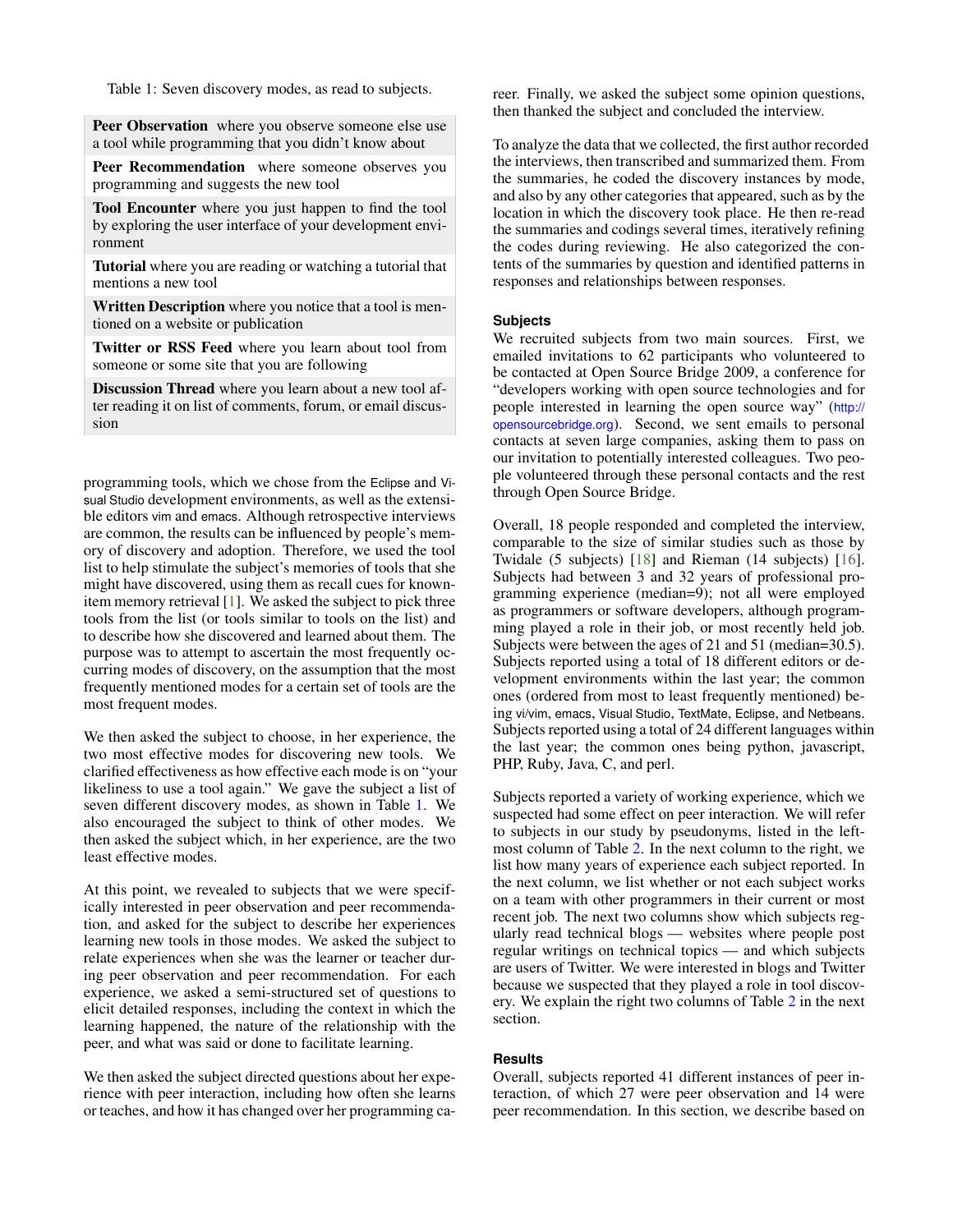<span id="page-3-0"></span>Table 2: Subjects' pseudonyms are displayed in the leftmost column; pseudonyms assigned alphabetically based on subjects' experience level (in years). Next, potentially programming-relevant social activities are listed. Finally, likeliness to learn or teach tools via peer interaction is listed. means that a subject learns via peer interaction between once every week and twice per month; a  $\bullet$  means that a subject learns every one or two months; and a  $\circ$  means that the programmer learns between once every three months and once per year. Programmers estimated that they taught less often (−), about equally often ( $\approx$ ), or more often (+) than they learned via peer interaction.

| experience |    | team         | blogs        | <b>Twitter</b> | learn          | teach     |
|------------|----|--------------|--------------|----------------|----------------|-----------|
| ART        | 3  | $\checkmark$ | ✓            | ✓              | $\blacksquare$ | $^{+}$    |
| <b>BEN</b> | 4  |              |              |                |                |           |
| CAL        | 5  |              |              |                | 0              | $^{+}$    |
| DEL        | 6  |              |              |                |                |           |
| <b>DON</b> | 6  |              |              |                |                | $^{+}$    |
| ELI        | 7  |              |              |                | 1              | $^{+}$    |
| ENU        | 7  | ✓            |              |                | ∩              | $\approx$ |
| <b>FEZ</b> | 8  |              |              |                |                | $+$       |
| <b>GIL</b> | 9  |              | $\checkmark$ |                | 1              | $^{+}$    |
| GUS        | 9  |              |              |                |                | $^{+}$    |
| <b>HAL</b> | 10 |              |              |                |                | $^{+}$    |
| HAO        | 10 |              |              |                |                |           |
| KAI        | 13 |              |              | ✓              | ∩              |           |
| <b>KEN</b> | 13 | ✓            |              |                | d              | $\approx$ |
| <b>ROB</b> | 19 |              |              |                | 0              |           |
| <b>VAL</b> | 25 |              |              |                | ◯              | $\approx$ |
| YIT        | 31 |              |              |                | ∩              | $^{+}$    |
| ZAC        | 32 |              |              |                | ∩              |           |

the data how peer interaction relates to other types of discovery and how it works in the field. At the end of each subsection, we briefly summarize our findings.

# *The Steps of Peer Observation*

The process of peer observation occurs in several steps: two programmers interact in some situation, the learner observes the teacher using a tool that she does not know, the learner interrupts the teacher, the learner asks a question about the tool, and then the teacher responds to the learner. In what follows, we describe what programmers told us happens during each of these stages.

*Observation Situation.* Peer observation occurred with subjects in four kinds of situations (Table [3\)](#page-4-0): traditional pair programming, remote pair programming, happenstance interaction, and change notification.

*Tools Observed.* Subjects described teaching or learning a variety of different tools, including tools for debugging (such as Firebug and Web Developer), tools to help change code (such as sed/awk and refactoring), operating system tools (such as quicksilver), tools for collaboration (such as screen sharing), and shortcuts (such as vim macros).

*Interruption Timing.* Subjects reported that the learner almost always interrupted work to question the teacher, typically immediately after the tool is used. FEZ also pointed out an instance where the learner asked the teacher even before she was finished using the tool and ZAC described an instance after repeated uses of the tool in the same programming session. In contrast, BEN noted that, over the course of learning vim from peers, for the most part he did not ask questions while learning new tools within vim, presumably because the commands that his teacher was executing were largely visible and self-explanatory.

*Interruption Wording.* Typically the interruption is a comment along the lines of "what is that?" (ELI, HAO, ZAC), "how did you do that?" (FEZ, GUS, HAO, ROB), or an exclamation of amazement or surprise (BEN). Such reactions to initial tool use were not always polite, such as in the case of KEN, who recalled a peer remark in response to his tool use, "what the hell is all this crap?"

*Response to Interruption.* The teachers' response to the interruption from the learner varied, though subjects reported that typically the teacher gave an explanation of what the tool did and a short demonstration (less than a couple of minutes). Several subjects also reported that they followed up with this discovery episode by trying the tool out when the teacher and learner separated. Other subjects reported being given URLs by the teacher for later reference.

In sum, subjects reported that peer observation occurs in pair programming situations, consistent with others researchers' observations [\[3\]](#page-9-5), but also in other situations where two programmers are not working on the same task. Rather than passive discovery, subjects reported that the observer interrupted the other programmer verbally (or by instant-messaging, if the interaction was remote), which was followed by an immediate discussion and demonstration, or post-discovery exploration and reading.

#### *The Steps of Peer Recommendation*

The process of peer recommendation has steps similar to peer observation: programmers interact in some situation, the teacher observes the learner do something for which the teacher knows an tool alternative exists, the teacher interrupts the learner, and then the teacher delivers the recommendation.

*Recommendation Situation.* Subjects reported that peer recommendation happened in five kinds of situations (Table [3\)](#page-4-0): traditional pair programming, happenstance interaction, help giving, remote help giving, and email.

*Interruption Timing and Wording.* As with peer observation, most subjects reported that the person making the recommendation made it immediately. The recommendation was sometimes direct, as in "you should use X" (BEN, CAL, ENU, KEN), and sometimes more subtle, as in "you might try X" (HAL, GUS). However, not all subjects reported this immediate interruption. For instance, HAL described watching a colleague repeatedly open classes inefficiently, and recommended the Open Type dialog after some time: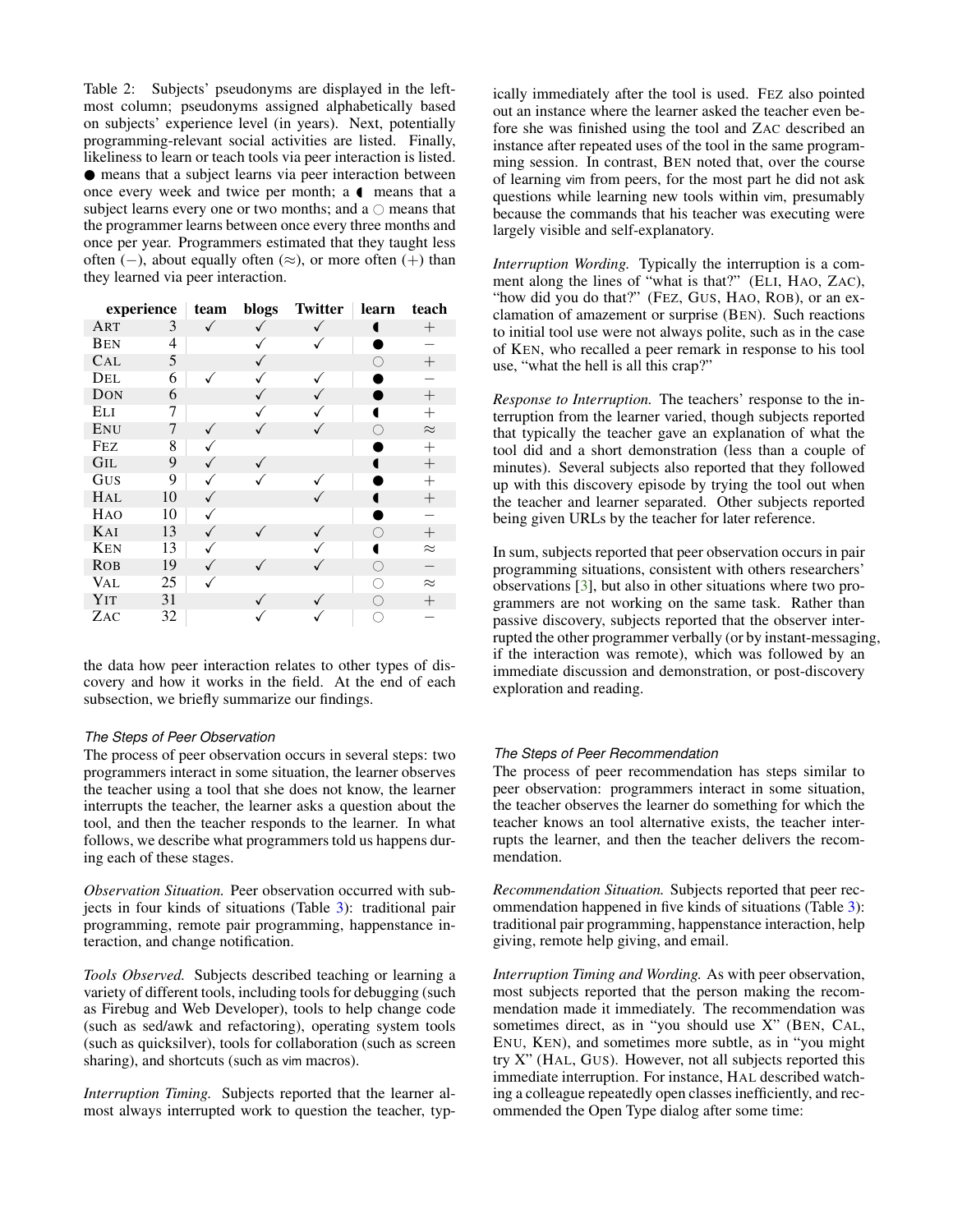<span id="page-4-0"></span>

|  |  | Table 3: Situations in which tool discovery occurred via peer observation and peer recommendation, with examples, |  |
|--|--|-------------------------------------------------------------------------------------------------------------------|--|
|  |  |                                                                                                                   |  |

| <b>Situation</b>                   | <b>Description</b>                                                                                        | <b>Example</b>                                                                                                                                                                                                                                                                                  |
|------------------------------------|-----------------------------------------------------------------------------------------------------------|-------------------------------------------------------------------------------------------------------------------------------------------------------------------------------------------------------------------------------------------------------------------------------------------------|
| Traditional<br>Pair<br>Programming | Two programmers work at<br>the same computer and                                                          | Peer Observation. While programming with a coworker, DEL noticed Fire-<br>bug when the coworker used it to solve a problem.                                                                                                                                                                     |
|                                    | collaborate to complete the<br>same task.                                                                 | Peer Recommendation. KEN was recommended the Open Type dialog in<br>Eclipse while pair programming.                                                                                                                                                                                             |
| Happenstance<br>Interaction        | One programmer observes<br>another during a chance<br>encounter.                                          | Peer Observation. KAI had the Labview development environment on his<br>screen, which caught a coworker's attention when the coworker walked by.                                                                                                                                                |
|                                    |                                                                                                           | Peer Recommendation. A peer walked by to say that he updated code; the<br>peer noticed GUS using repeated update and commit commands, and the<br>peer recommended the synchronize command instead.                                                                                              |
| Help Giving                        | A programmer helps a collo-<br>cated programmer with a task.                                              | Peer Recommendation. HAL recommended the Open Type dialog while<br>helping a peer with a coding problem.                                                                                                                                                                                        |
| Remote Help<br>Giving              | A programmer helps a remote<br>programmer with a task.                                                    | Peer Recommendation. While helping a colleague over instant-messaging<br>with a problem, DON recommended a specific debugger, which the col-<br>league then used to fix the problem.                                                                                                            |
| Remote Pair<br>Program-<br>ming    | Two programmers work at<br>different computers and col-<br>laborate to complete a task.                   | Peer Observation. While using a remote vim editor with a peer, FEZ saw<br>text move; FEZ asked what happened via instant-messaging, and the peer<br>indicated he was using a feature that FEZ did not know (Figure 1).                                                                          |
| Change<br>Notification             | A programmer commits code<br>to version control, and an<br>email is sent to the team about<br>the commit. | Peer Observation. After receiving a change notification, a coworker asked<br>ENU why he made so many changes. ENU responded that he had made<br>the changes based on recommendations from Findbugs, showed the peer a<br>Findbugs report, and the peer ended up downloading and using Findbugs. |
| Email                              | One programmer observes an-<br>other's actions via email.                                                 | Peer Recommendation. FEZ sent a progress report to his supervisor; the<br>supervisor recommended reporting progress on a company wiki. FEZ dis-<br>covered that using a wiki helps him efficiently keep track of his own tasks<br>and inform teammates of those tasks.                          |

I'll generally leave them to their way of working for a while before observing a pattern that I think I can help with. . . they may feel comfortable with what they're doing, and comfort is important. . . I try to introduce things slowly, especially when I'm not sure that the person I'm working with sees it as a problem or thinks that they need help. If it doesn't look like they're suffering too much, it may be better to leave them alone.

*Tools Recommended.* Subjects mentioned a variety of tools that they had learned about via peer recommendation, the common ones being the Open Type dialog in Eclipse (ENU, HAL, KEN) and Firebug (ART, HAO). Subjects also described discovering Postgres, FTP, emacs tags, a debugger, and a tool for collaboration.

*Recommendation Delivery.* As with peer observation, most subjects reported that the recommender responded by demonstrating the tool in a task-relevant manner. For example, when ART recommended Firebug, he demonstrated how it was used on the same webpage with which the learner was having trouble. The learner also sometimes followed up the recommendation by visiting websites or tutorials, and trying out the tool on their own.

In sum, subjects reported that peer recommendation happened in similar circumstances to peer observation, with similar follow-up. However, in contrast to peer observation, where the interruption was often made with little trepidation, during peer recommendation subjects reported sometimes exercising more sensitivity to the learner. These results may suggest that programmers are more comfortable professing ignorance than expertise.

## *Frequency of Peer Interaction*

We estimated how often peer interaction happens in two different ways. The first way was to ask programmers to tell us about situations in which they learned about a new tool. We then categorized each situation according to Table [1](#page-2-0) and compared how often peer interaction was mentioned versus other discovery modes. This provided an estimate of relative frequency. The second way was to ask programmers how many times per year, month, or day they learned about a new tool. This provided an estimate of absolute frequency. We also asked programmers to estimate how their frequency of learning has changed over time.

Peer interaction did not appear to occur particularly frequently, compared to how often other discovery modes were mentioned. In Table [2,](#page-5-0) a name in a box represents one subject's description of an instance of discovery. The number of boxes in each mode is the total number of instances of discovery that subjects mentioned. For example, subjects mentioned a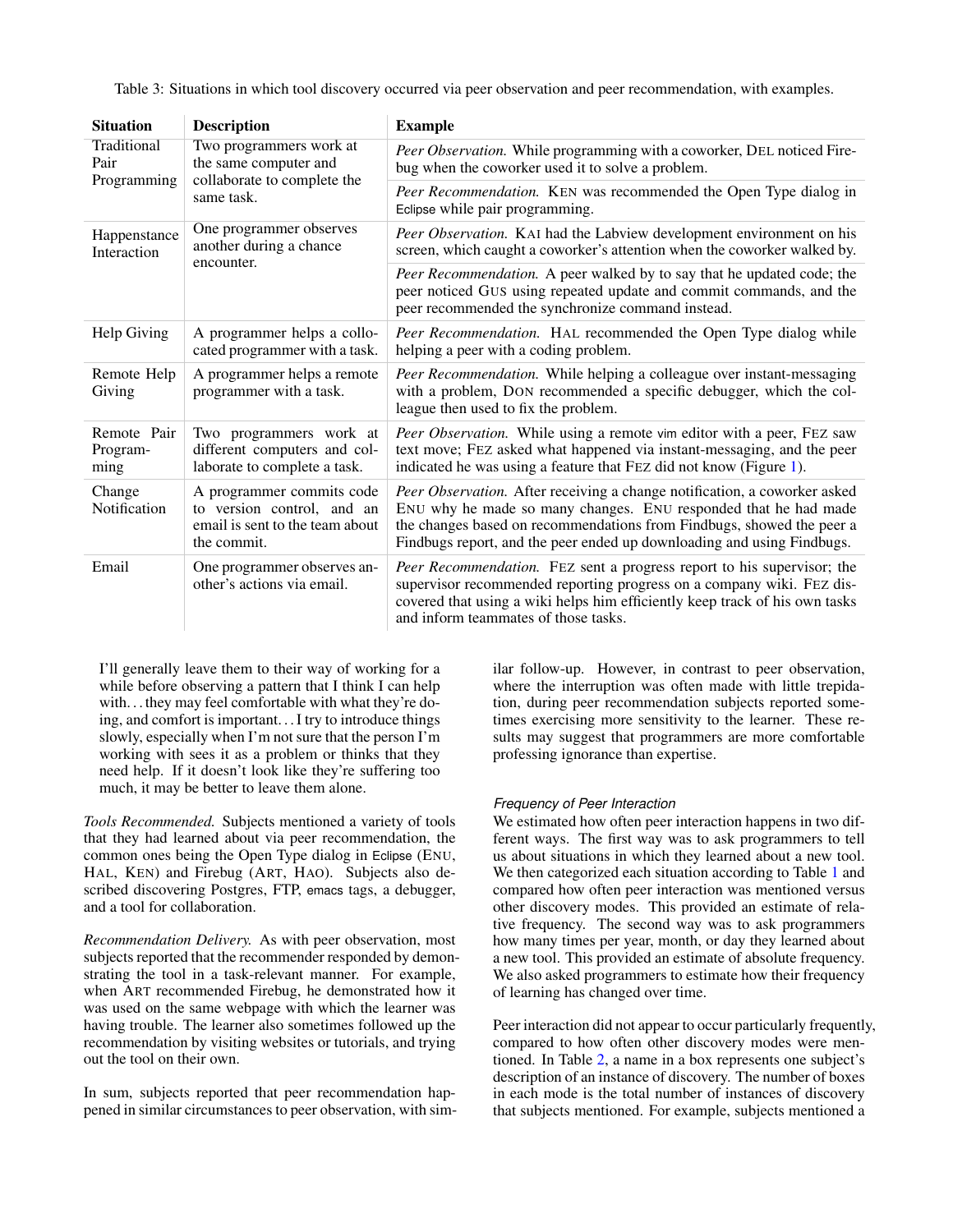

<span id="page-5-0"></span>Figure 2: Histogram of the most frequent discovery modes.

total of three instances of written description: one from CAL and two from DON. Peer observation was mentioned seven times by five people; peer recommendation was mentioned only once.

Likewise, subjects reported learning and teaching via peer interaction fairly infrequently. The right two columns of Table [2](#page-3-0) indicate how often subjects reported learning or teaching a tool via peer interaction.

In sum, compared to other discovery modes, peer observation and, especially, peer recommendation, were less frequently reported modes of discovery, compared to the most frequently mentioned mode. This finding is consistent with Rieman's field study of learning and discovery, a study which provided evidence that tool encounter is the most frequent way of discovering tools in a variety of applications [\[16\]](#page-9-9).

#### *Effectiveness of Discovery Modes*

We asked participants to rate how effective each mode is in terms of their likeliness to use a tool again in the future. Specifically, we asked subjects to name their two most effective modes, though we did not force subjects to choose exactly two. Figure  $\overline{3}$  $\overline{3}$  $\overline{3}$  displays the results.

Peer observation and peer recommendation were rated as the most effective modes. These ratings are notable because the question was asked *before* we revealed to subjects that we were particularly interested in these two modes.

*Effectiveness of Peer Interaction.* Subjects reported that peer observation and peer recommendation were effective for several reasons:

- the learner has respect and trust in the teacher, so if the teacher had a good experience with the tool then the learner should take it seriously (BEN, CAL, DEL, GUS);
- the learner can reflect on the teacher's use and apply it to her own programming (DON, HAL, KEN, YIT);
- programmers enjoy demonstrating their skills (ELI, HAO, ZAC); and
- the learner and the teacher share a common background so the tool is more likely to be relevant (ELI, HAL).

Also, subjects found peer observation effective because:

• the learner can see the value of a tool while it is in use



<span id="page-5-1"></span>Figure 3: Histogram of the most effective discovery modes.

on a real problem (ENU, KEN, ROB, YIT);

- the teacher imparts a minimal amount of tool information, allowing the learner to feel like she discovered it herself and look up more material later (DEL, ELI); and
- the learner can associate the tool with its context of use, which makes it memorable (FEZ).

Due to space constraints, we do not report subjects' responses as to why other discovery modes were effective or ineffective. However, we briefly summarize responses regarding Twitter/RSS, because it is similar to peer recommendation.

Subjects reported that Twitter/RSS are effective mechanisms because they trust or value the opinion of the people that they follow (ART, ROB) and they can gather the opinions of many people all at once (DEL, DON). However, some subjects reported finding Twitter/RSS ineffective, because the density of recommendations is too low (ART, ELI, HAL, HAO), people tend to recommend the most popular tools but not the most useful ones (ELI), the sources have low credibility (CAL), the sources do not have a similar background (HAL), some messages feel like advertising (CAL), and most messages are not relevant to programming (KEN).

In sum, subjects rated peer observation and peer recommendation as the most effective modes for discovering new tools. However, these modes also occur less frequently than other discovery modes (see Figure [2\)](#page-5-0). This confirms McGrenere's conjecture, who pointed out that exploratory learning is the most frequent kind of learning, but "it may not necessarily be the most efficient or effective method of learning how to use a system" [\[13,](#page-9-10) p. 15]. Indeed, these results confirm that it is not the most effective. Another important finding is that the determinant that subjects most cited as important to the effectiveness of discovery, whichever the mode, was trust.

# *Barriers to Peer Interaction*

Subjects rated peer interaction as effective, but they also listed situations when it had not been effective. First, physical isolation makes peer interaction difficult because it is difficult to observe other programmers remotely, although other programmers reported effective remote observation. Second, when coworkers are working in entirely different programming environments, such as one using vim and another using Eclipse, then there are fewer tools that they can share. Third, once programmers have worked together for a certain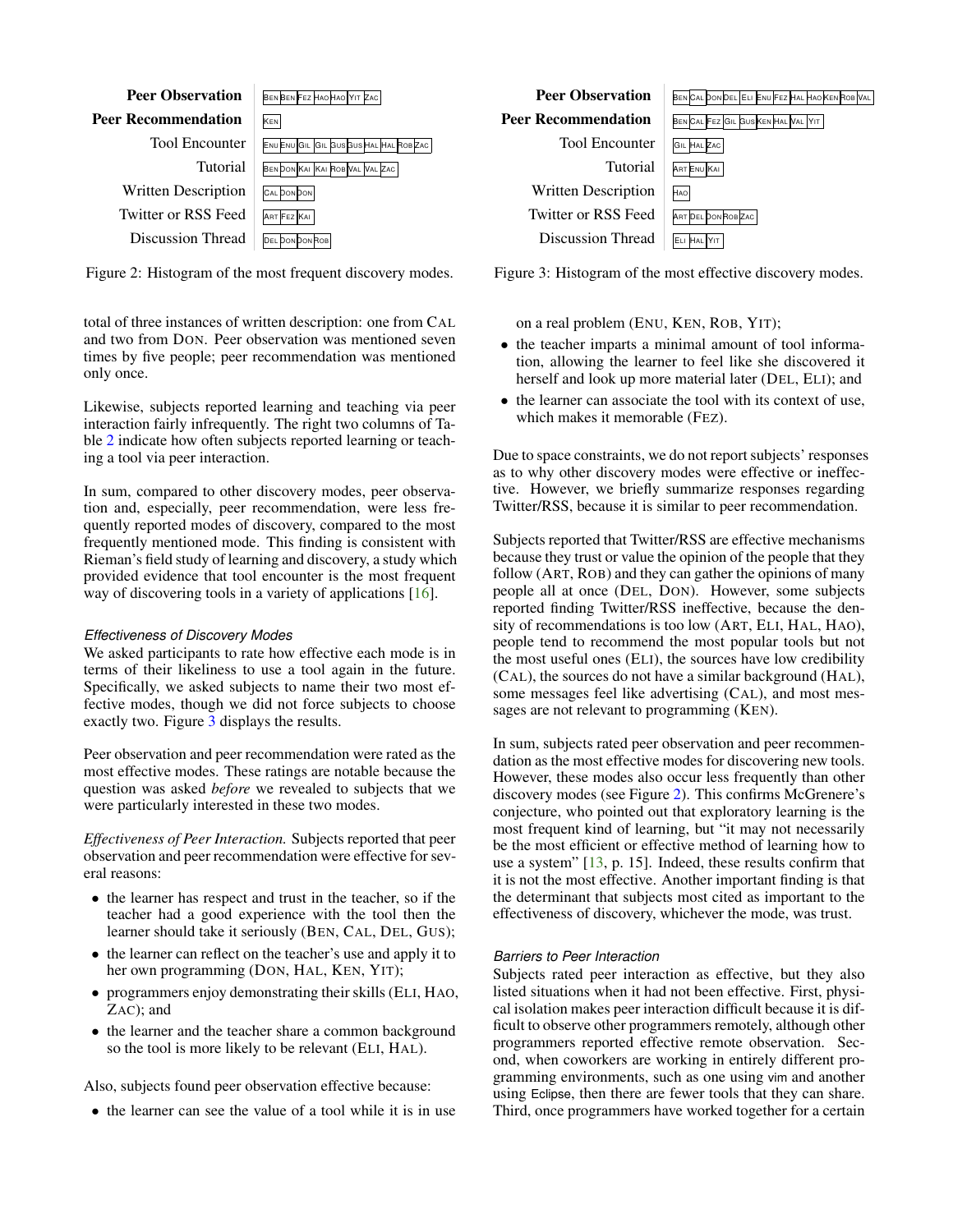amount of time, they get acclimated to each others' toolsets, so the possibility of discovery is reduced. Fourth, company policies can inhibit social learning; subjects reported companies dictating which tools to use, even when they were not the best tool for the job. Fifth, when a project is under time pressures, such as a release deadline, programmers may not be willing to set aside time to discuss a tool during a development task. Sixth, programmers' themselves are sometimes unwilling to share tool knowledge.

We were especially interested in this last barrier to peer interaction; when are people unwilling to teach or learn? It is worth mentioning that, for the most part, the programmers that we interviewed appeared to be enthusiastic about learning and teaching tools to peers. However, subjects mentioned several cases where a programmer was unwilling to share or receive tool knowledge. First, ELI and HAL mentioned that people are sometimes unwilling to learn about a new tool because they are not sufficiently mature to appreciate the tool's usefulness. Second, ROB said that some programmers simply do not have an interest in learning new tools. Third, KAI and YIT mentioned that programmers sometimes feel that they do not need to discover a new tool because existing tools will do the job. Playing the role of such a programmer, YIT said:

"Why should I bother? I've got ido-mode, I've got ack, I've got this, that, and the other. . . the feeling is that, so far, I've made it without that [new] tool." Developer inertia, I guess you could call it.

Fourth, FEZ mentioned that, in any given programming session, the programmers involved need to feel that they have made progress to feel positive, and when they end up spending all of their time learning about new tools, they have the feeling that it was not time well spent. Finally, DON described not learning new tools while programming because he was uncomfortable billing clients for learning about tools.

In sum, subjects reported the barriers to effective peer interaction are isolation, toolset differences, toolset acclimation, company policy, time pressures, peer maturity, lack of interest, "developer inertia," the necessity of sensing progress, and client pressures. It is notable that these barriers occur because of a wide variety of internal and external sources: the client, the company, the management, the programmer, the development environment, and the tool.

# *Flow of Peer Interaction*

Although we did not plan to ask subjects explicitly, we became interested in whether peer interaction occurs between peers or between a supervisor and a subordinate. If incidental tool learning is largely a kind of apprenticeship learning [\[8\]](#page-9-11), then we should expect tool knowledge to flow largely from senior to junior programmers. While ART, FEZ, and GIL each described an instance of recommendations coming from supervisors, our results suggest that this is not always the case.

First, the instances of peer interaction were more often be-

tween peers than between programmers at different experience levels. As HAL explained, "differences [in skill sets] make the collaboration interesting, but the similarities make the collaboration easier."

Second, two subjects took the opposite view, that during peer interaction, it is more often the junior programmers who are the teachers. FEZ and KEN explained this position; junior members have more free time to explore new tools, making them more likely to bring new tools into the organization. KEN said:

The junior members tend to be more voracious in their desire to learn new APIs and tools, and stay plugged in to what's going on with languages and stuff. My time is spent digging in to more bugs and more things that I'm responsible for delivering, I have less time to do independent research. . . No one is upset when a junior member says they have a better way to do things.

# FEZ confirmed this:

There's a fair amount of bias towards me teaching [other engineers] something. . . I'm a student, an intern; I'm in the process of learning as much as I can from as many tools as I can. . . several developers I know, especially those that have 10, 20, 30, 40 years of experience, tend to say that they know the tools that they use, and they do not necessarily have the time, or more commonly, the patience to sit down and fiddle with a new tool.

These quotes provide anecdotal evidence that learning about tools can flow from the bottom upwards.

In sum, although tool knowledge appeared to flow primarily between peers, it also flows from supervisors to their subordinates *and* from subordinates to supervisors. This finding may be a result of the relatively flat organization of many software teams, where programmers feel comfortable asking about and recommending tools to other programmers, regardless of seniority.

#### *A Remote Pair Programming Vignette*

During the study, we learned that FEZ and HAL sometimes pair programmed together using a remote vim session. This offered a unique look into how peer interaction happens, from the perspective of both peers. Moreover, the two participants had saved full instant-messaging histories of their remote pair sessions, and were willing to share a few snippets of those histories with us.

Figure [1](#page-0-0) displays one such occurrence. FEZ reported such occurrences were fairly common, where he would see something happen on the screen, ask about it, and HAL would reply. Interestingly, both peers gave examples of learning from one another, confirming the bidirectionality of peer interaction. One curious aspect of Figure [1](#page-0-0) is that in order to learn the tool, FEZ needed to understand both the cause (pressing d%) and the effect (replacing the first three arguments with a combined one). We discuss the significance of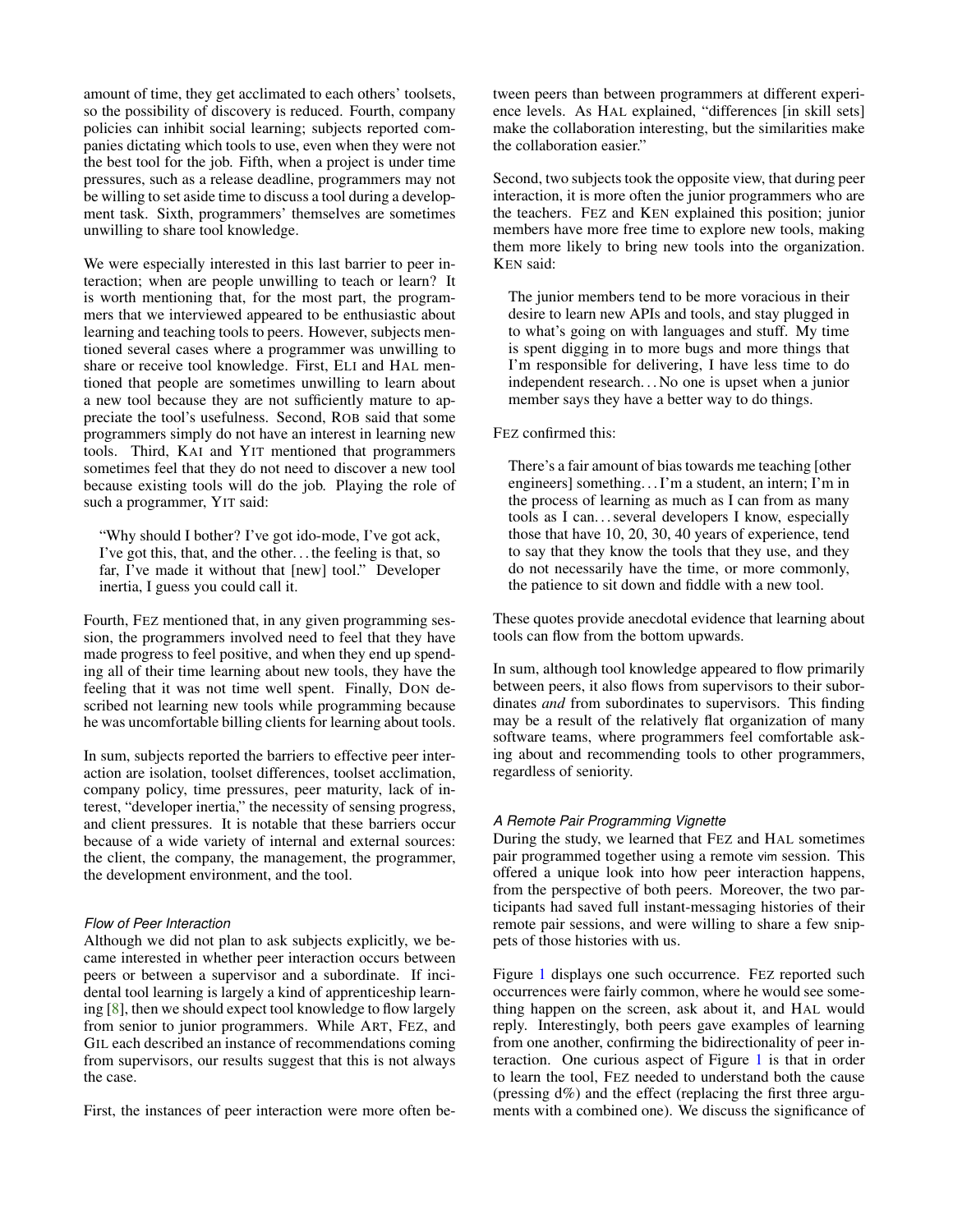understanding causes and effects in the next section.

## **Threats to Validity**

While this study provided a unique look into how programmers discover new tools, there are several threats to the validity of our study design.

Some subjects noted that it was difficult to remember instances of peer interaction. This difficulty of recall may have affected the accuracy of the results, especially when we asked subjects to estimate how often they learn via peer interaction. We tried to address this threat by focusing on specific instances of learning rather than generalizations, and when we did ask subjects more general questions, such as to estimate discovery modes' effectiveness, we preceded those questions by asking subjects to focus on specific instances.

To make conducting the study easier for the interviewer, we introduced the different discovery modes in a fixed order for every subject, as shown in Figure [1.](#page-2-0) This order may have biased subjects' effectiveness responses.

The study may suffer from ascertainment bias, because the programmers are not representative of all programmers, for two main reasons. First, although we did not specifically ask subjects about their cultural or geographic background, we suspect that subjects are largely Americans living in the western United States. Second, because each study participant volunteered to spend an hour talking to a researcher about discovery and learning, it may be that these programmers are more positive about social learning than the average programmer. Future studies should be conducted over a wider variety of programmers, both socially and culturally.

# **IMPLICATIONS**

We have explored how peer interaction works, as well as shown that programmers have found it effective yet relatively infrequent. Our results have several implications for how to make it easier for programmers to discover new tools from their peers. Moreover, we suspect that these implications are applicable beyond software development environments to a variety of applications. We discuss two implications in this section: how tools and development environments can make it easier for programmers to discover tools from peers and how programming teams can encourage peer interaction.

#### **Improving Tool Discoverability**

The results of this study suggest at least two ways toolsmiths can make programming tools and environments more discoverable, so that when programmers interact, peer interaction is successful.

*Noticeable Causes.* If the manner in which a tool is used can be easily observed, then an observing programmer is more likely to both recognize that a tool was used and, implicitly, know how the tool is used. Hotkeys, used in many development environments so that programmers can quickly invoke commands, are a negative example because the keys that are pressed are typically not visible on the screen. One solution is to show the keys that are pressed on the screen for a few seconds.

*Noticeable Effects.* In addition to making the causes of a tool invocation obvious, peer interaction may be facilitated if the effects of a tool are clear. Eclipse's Organize Imports command is an example of a tool that may not have noticeable effects; the tool automatically adds and removes import statements from Java files, but if those statements are not visible on screen, then an observer may not notice the effect of running the command.

# **Peer Interaction without Collocation**

As software is developed on a global scale, teams become more and more distributed, reducing the discovery of tools during traditional pair programming. The results of our study also suggest that peer interaction can be facilitated when traditional pair programming is not possible.

*Remote Pair Programming.* Several subjects reported learning new tools via peer interaction with a peer by working at separate, geographically distributed workstations using a screen-sharing program. However, additional constraints have to be satisfied in order for such peer interaction to take place. First, the pair needs some channel by which to ask "what just happened?", such as using instant messaging or telephony. Second, visible causes and effects are especially important during remote pair programming, because implicit cues about how a tool is used, such as where a programmer's fingers are on the keyboard or where a programmer is looking, are absent. Third, programmers need a convenient, concise way to communicate about their tools. This third constraint is sometimes difficult to achieve. For example, if the programmers choose to collaborate using Eclipse and a tool requires several complicated steps to use, the teacher may be forced to say "first you click here, then here, then here, then type in this," and so on. More elegantly, if the programmers choose to collaborate using an environment with purely textual commands, like vim, the steps can be easily represented as a series of brief commands.

*Learning from the Strengths of Peer Interaction.* In the future, we might expect that collocated peer interaction will decrease as teams become more distributed, while at the same time, Twitter and internet tutorials (screencasts) may be increasingly common. Unfortunately, the results of our study suggest that Twitter and screencasts are not as consistently effective as peer interaction. We view this as an opportunity: what can we learn from peer interaction to make other discovery modes more effective?

Twitter bears some similarity to peer recommendation in that both are types of social discovery. One reason that subjects cited for Twitter being ineffective is lack of trust in the sources and lack of relevance. From the interviews, it appears what programmers meant by trust was that the recommender (human or otherwise) must have had some prior interaction with the developer, so that the developer can estimate the recommender's knowledge and skills. Our study suggests that trust and relevance might improve if the Twit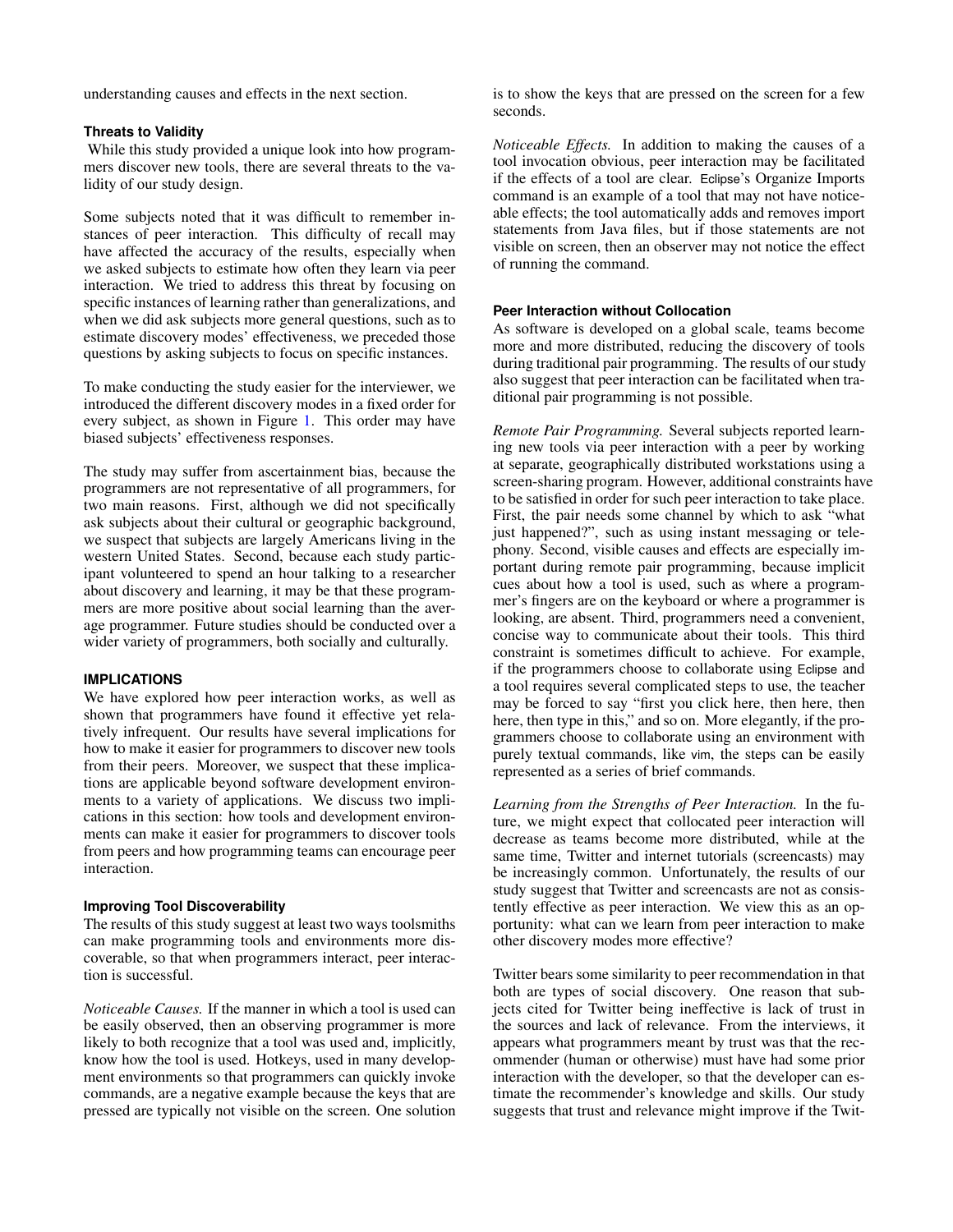ter messages originated from a trusted peer, someone that a programmer works with or has worked with in the past. Rather than burdening the trusted peer with having to report whenever she discovers a new tool, we imagine a system that automatically notices when she uses a novel tool and generates Twitter messages on her behalf.

Several subjects reported watching screencasts that were professionally produced (e.g., <peepcode.com>). Although watching screencasts is similar to peer observation, subjects reported that the tools used in screencasts may not be very relevant, presumably because the people who made the professional screencasts did not have working styles that aligned with individual subjects' working styles. Because peers are more likely to have similar working styles, a screencast produced by a peer is potentially more relevant. However, no subject reported watching a screencast produced by a peer. We suspect that the reason that programmers do not make screencasts for their peers is that the costs (recording, editing, and distributing) are too high compared to the benefits (the possibility of a peer discovering a tool). KAI hinted at this; "I wish people did make more screencasts; they're a pain in the ass to make." Better tool support for creation, editing, and distribution of screencasts may make it more likely that programmers will produce screencasts for their peers, improving screencasts' effectiveness.

## **RELATED WORK**

The study presented in this paper is the first study of which we are aware of how programmers discover new tools, but several different research areas are closely related to peer interaction.

#### **Diffusion of Innovations**

*Diffusion of Innovations* is a theory that attempts to explain "the process by which an innovation is communicated through certain channels over time among the members of a social system" [\[17\]](#page-9-12). Typical studies of diffusion of innovations include research about internet use, hybrid corn in the US, and water sanitation in developing countries. The study presented in this paper can be considered a diffusion of innovation study that investigates tool discovery by programmers.

While we are not aware of any studies about diffusion of innovations involving programmers, several studies have investigated diffusion of innovations in the more general case of software engineering. For example, Fichman and Kemerer describe how relational databases, programming languages, and Computer-Aided Software/Systems Engineering (CASE) tools are acquired and deployed in organizations [\[4\]](#page-9-13). Similarly, Iivari described a study that suggests that the reason that companies do not use CASE tools is because of a lack of management support, a lack of perceived advantage, and a lack of freedom of choice [\[7\]](#page-9-14).

Such research addresses critical issues, but it also tends to focus on tools that require a significant investment of time or money, and thus warrant careful organizational consideration of whether or not to adopt. In contrast, our research seeks to investigate a broad spectrum of tools, all the way down to simple features such as code formatters, which likely require significantly less consideration from individual programmers than higher-level tools. Thus, while existing research has helped to determine how and why software environments have been adopted by organizations, our research also helps explain how and why programmers discover features within those environments.

#### **Learning in Context**

Several types of discovery that are similar to peer interaction have been documented in the literature.

One is Lave and Wegner's situated learning [\[8\]](#page-9-11), where the learning occurs in the same place that the learning is used, a more general form of peer interaction. For instance, apprenticeships are a kind of situated learning. Whereas Lave and Wegner have focused largely on a fixed teacher-learner relationship, our research on peer interaction is on learning in peer-peer relations. Despite a focus on teacher-learner relationships, Lave and Wegner imply that there is significant potential in peer-peer learning: "There is anecdotal evidence. . . that where circulation of knowledge among peers and near-peers is possible, it spreads exceedingly rapidly and effectively" [\[8,](#page-9-11) p. 93]. Our study confirms this implication.

Another type of learning is Marsick and Watkin's informal and incidental learning, where learning happens as a byproduct of other activities [\[11\]](#page-9-15). Marsick and Watkins note that with this type, "control of learning rests primarily in the hands of the learner" [\[11,](#page-9-15) p. 25]. In contrast, in peer interaction, learning is controlled by two people. By studying peer interaction with programmers, we extend research on informal and incidental learning into the domain of programming.

Yet another type is over-the-shoulder learning, where colleagues help each other informally to use a computer application [\[18\]](#page-9-8); over-the-shoulder learning is closely related to peer interaction in that they both occur among peers and both in a technology setting. The difference is that work on over-the-shoulder learning has primarily focused on situations where the learner explicitly asks for help, not in situations when the learner discovers a new tool by observation. In peer interaction, the learner does not initially know that she might find a tool useful.

As part of future work, we plan to compare peer interaction to other types of learning, such as proximal development, where [\[19\]](#page-9-16) and constructionism [\[15\]](#page-9-17).

# **Learning During Programming**

As mentioned in the Introduction, Cockburn and Williams have described the learning of tools from peers during pair programming  $[3, p. 6-7]$  $[3, p. 6-7]$ :

Knowledge is constantly being passed between partners, from tool usage tips (even the mouse), to programming language rules, design and programming idioms, and overall design skill. Learning happens in a very tight apprenticeship mode.

The partners take turns being the teacher and the taught,